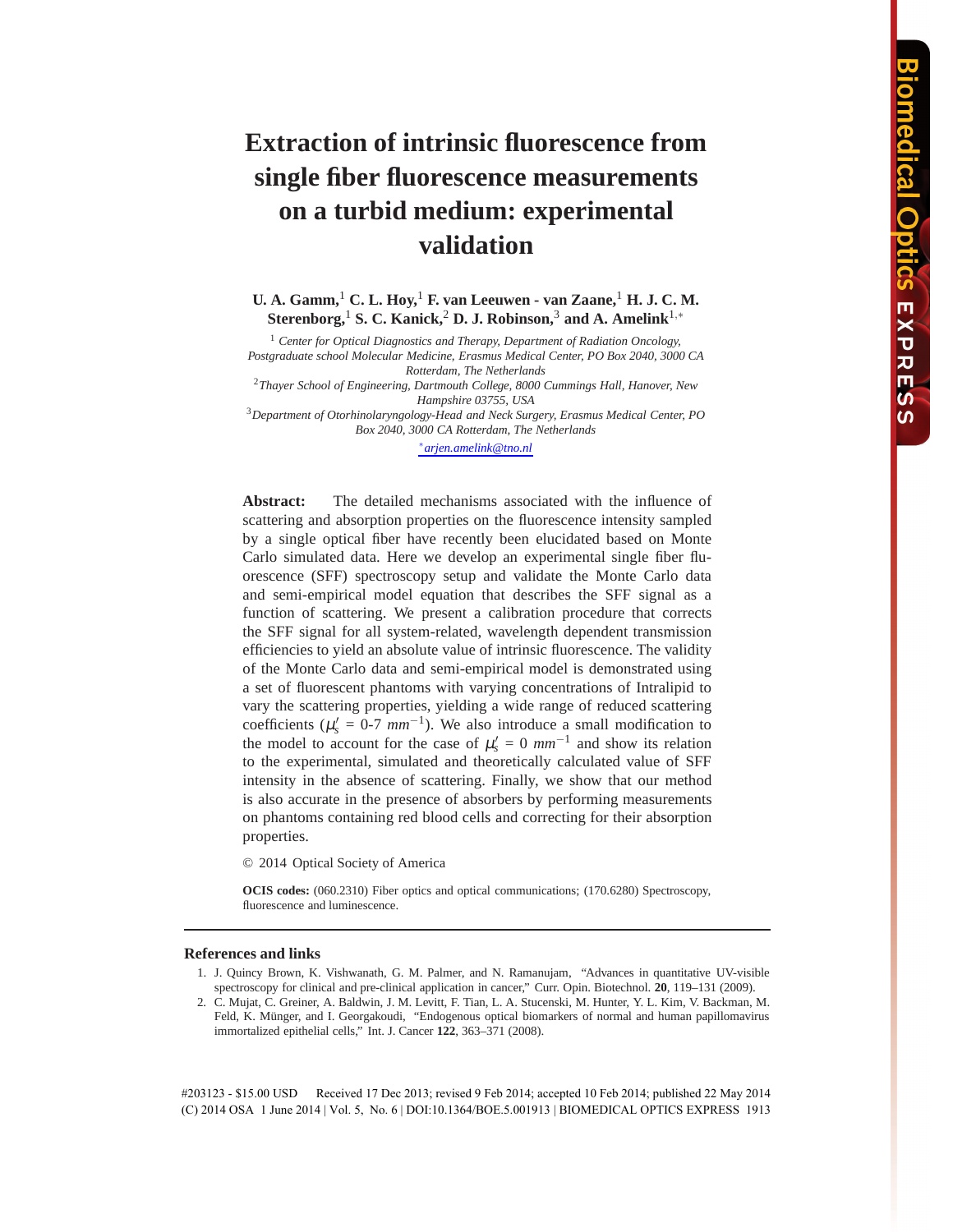- 3. M. C. Skala, G. M. Palmer, C. Zhu, Q. Liu, K. M. Vrotsos, C. L. Marshek-Stone,A. Gendron-Fitzpatrick, and N. Ramanujam, "Investigation of fiber-optic probe designs for optical spectroscopic diagnosis of epithelial precancers," Laser Surg. Med. **34**, 25–38 (2004).
- 4. D. J Robinson, M. B. Karakullukcu, B. Kruijt, S. C. Kanick, R. P. L. van Veen, A. Amelink, H. J. C. M. Sterenborg, M. J. H. Witjes, and I. B. Tan, "Optical Spectroscopy to Guide Photodynamic Therapy of Head and Neck Tumors," IEEE J. Sel. Top. Quantum Electron. **16**, 854–862 (2010).
- 5. B. Karakullukcu, S. C. Kanick, J. B. Aans, H. J. C. M. Sterenborg, I. B. Tan, A. Amelink, and D. J. Robinson, "Clinical feasibility of monitoring m-THPC mediated photodynamic therapy by means of fluorescence differential path-length spectroscopy," J. Biophotonics **4**, 740–751 (2011).
- 6. T. M. Baran, and T. H. Foster, "Recovery of Intrinsic Fluorescence From Single-Point Interstitial Measurements for Quantification of Doxorubicin Concentration," Laser Surg. Med. **45**, 542–550 (2013).
- 7. J. Wu, M. S. Feld, and R. P Rava, "Analytical model for extracting intrinsic fluorescence in turbid media," Appl. Opt. **19**, 3585–3595 (1993).
- 8. C. M. Gardner, S. L. Jacques, and A. J. Welch, "Fluorescence spectroscopy of tissue: recovery of intrinsic fluorescence from measured fluorescence," Appl. Opt. **35**, 1780–1792 (1996).
- 9. M. G. Mller, I. Georgakoudi, Q. Zhang, J. Wu, and M. S. Feld, "Intrinsic fluorescence spectroscopy in turbid media: disentangling effects of scattering and absorption," Appl. Opt. **40**, 4633–4646 (2001).
- 10. Q. Zhang, M. G. Mller, J. Wu, and M. S. Feld, "Turbidity-free fluorescence spectroscopy of biological tissue," Opt. Lett. **25**, 1451–1453 (2000).
- 11. J. C. Finlay and T. H. Foster, "Recovery of hemoglobin oxygen saturation and intrinsic fluorescence with a forward-adjoint model," Appl. Opt. **44**, 1917–1933 (2005).
- 12. G. M. Palmer and N. Ramanujam, "Monte-carlo-based model for the extraction of intrinsic fluorescence from turbid media," J. Biomed. Opt. **13**, 024017 (2008).
- 13. G. M. Palmer. R. J. Viola, T. Schroeder, P. S. Yarmolenko, M. W. Dewhirst, and N. Ramanujam, "Quantitative diffuse reflectance and fluorescence spectroscopy: tool to monitor tumor physiology in vivo," J. Biomed. Opt. **14**, 024010 (2009).
- 14. R. H. Wilson, M. Chandra, J. Scheiman, D. Simeone, B. McKenna, J. Purdy, and M. A. Mycek, "Optical spectroscopy detects histological hallmarks of pancreatic cancer," Opt. Express **17**, 17502–17516 (2009).
- 15. A. Kim, M. Khurana, Y. Moriyama, and B. C. Wilson, "Quantification of in vivo fluorescence decoupled from the effects of tissue optical properties using fiber-optic spectroscopy measurements," J. Biomed. Opt. **15**, 067006 (2010).
- 16. J. C. Finlay, T. C. Zhu, A. Dimofte, D. Stripp, S. B. Malkowicz, T. M. Busch, and S. M. Hahn, "Interstitial fluorescence spectroscopy in the human prostate during motexafin lutetium-mediated photodynamic therapy," Photochem. Photobiol. **82**, 1270–1278 (2006).
- 17. B. W. Pogue and G. Burke, "Fiber-optic bundle design for quantitative fluorescence measurement from tissue", Appl. Opt. **37**, 7429–7436 (1998).
- 18. T. J. Pfefer, K. T. Schomacker, M. N. Ediger, and N. S. Nishioka, "Light propagation in tissue during fluorescence spectroscopy with single-fiber probes," IEEE J. Sel. Top. Quantum Electron. **7**, 1004–1012 (2001).
- 19. K. R. Diamond, M. S. Patterson, and T. J. Farrell, "Quantification of fluorophore concentration in tissuesimulating media by fluorescence measurements with a single optical fiber," Appl. Opt. **42**, 2436–2442 (2003).
- 20. H. Stepp, T. Beck, W. Beyer, C. Pfaller, M. Schuppler, R. Sroka, and R. Baumgartner, "Measurement of fluorophore concentration in turbid media by a single optical fiber," Medical Laser Application **22**, 23–34 (2007).
- 21. S. C. Kanick,. D. J. Robinson, H. J. C. M. Sterenborg, and A. Amelink, "Semi-empirical model of the effect of scattering on single fiber fluorescence intensity measured on a turbid medium," Biomed. Opt. Express **3**, 137–152 (2012).
- 22. S. C. Kanick,. D. J. Robinson, H. J. C. M. Sterenborg, and A. Amelink, "Extraction of intrinsic fluorescence from single fiber fluorescence measurements on a turbid medium," Opt. Lett. **37**, 948–950 (2012).
- 23. M. C. Hudson, "Calculation of the maximum optical coupling efficiency into multimode optical waveguides," Appl. Opt. **13**, 1029–1033 (1974).
- 24. W. H. Park, "Fluorescence lifetime sensor using optical fiber and optical signal processing," thesis, University of Toronto (1998).
- 25. R. Michels, F. Foschum, and A. Kienle, "Optical properties of fat emulsions," Opt. Express **16**, 5907–5925 (2008).
- 26. R. Sjoback, J. Nygren, and M. Kubista, "Absorption and fluorescence properties of fluorescein," Spectrochim. Acta A **51**, L7-L21 (1995).
- 27. S. C. Kanick, D. J. Robinson, H. J. C. M. Sterenborg,A. Amelink, "Method to quantitate absorption coefficients from single fiber reflectance spectra without knowledge of the scattering properties.," Opt. Lett. **36**, 2791–2793 (1995).
- 28. N. Barbero, E. Barni, C. Barolo, P. Quagliotto, G. Viscardi, L. Napione, S. Pavan, F. Fussolino, "A study of the interaction between fluorescein sodium salt and bovine serum albumin by steady-state fluorescence," Dyes Pigm. **3**, 302–313 (2009).
- 29. E. Evans, D. Berk, A. Leung, "Detachment of agglutinin-bonded red blood cells. I. Forces to rupture molecular-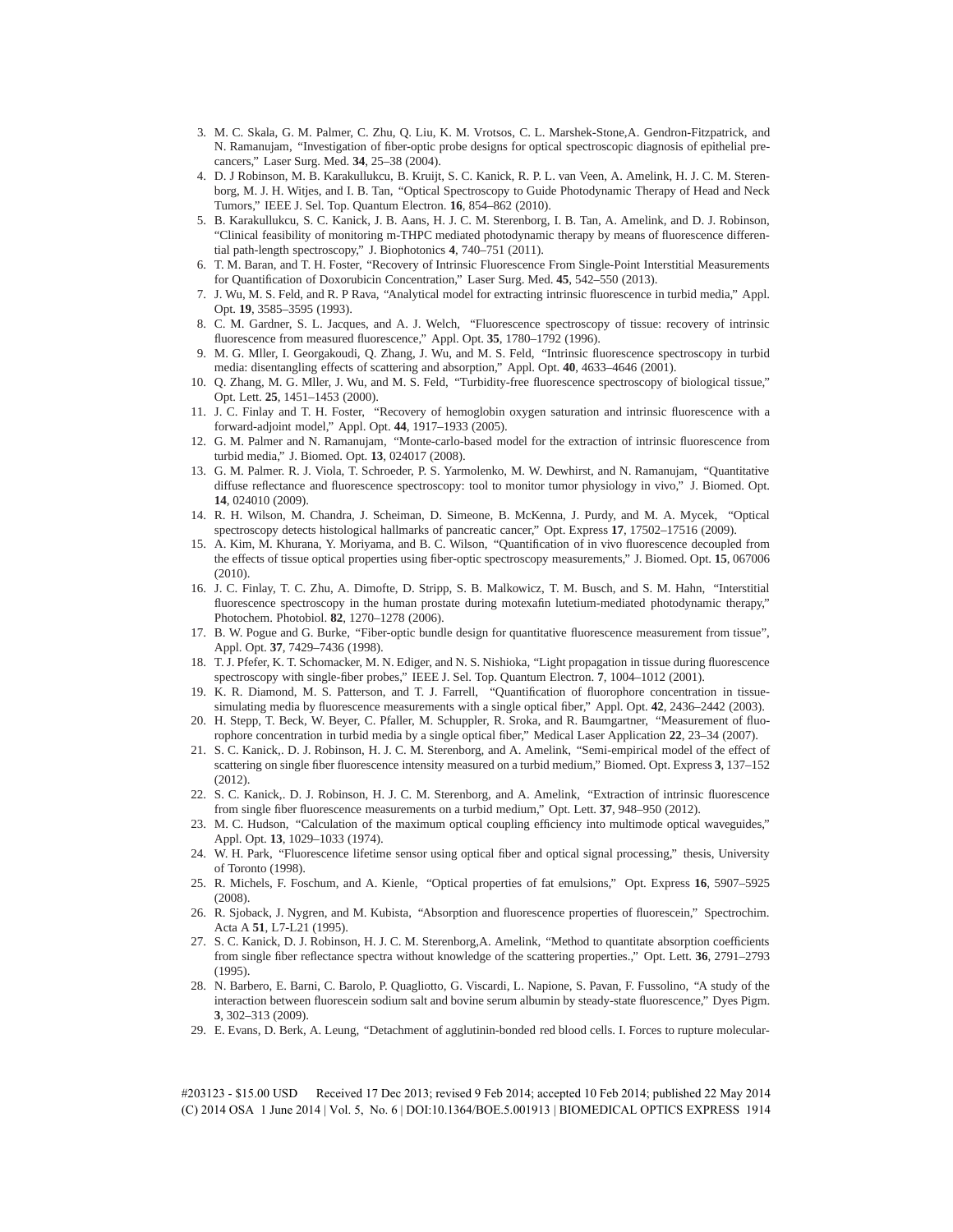point attachments," Biophys. J. **59**, 838–848 (2001).

- 30. S. C. Kanick, U. A.Gamm, H .J .C .M. Sterenborg, D. J. Robinson, and A. Amelink, "Method to quantitatively estimate wavelength-dependent scattering properties from multi-diameter single fiber reflectance spectra in a turbid medium," Opt. Lett. **36**, 2997–2999 (2011).
- 31. U. A.Gamm, S. C. Kanick, H .J .C .M. Sterenborg, D. J. Robinson, and A. Amelink, "Measurement of tissue scattering properties using multi-diameter single fiber reflectance spectroscopy: *in silico* sensitivity analysis," Biomed. Opt. Express **2**, 3150–3166 (2011).
- 32. U. A.Gamm, S. C. Kanick, H .J .C .M. Sterenborg, D. J. Robinson, and A. Amelink, "Quantification of the reduced scattering coefficient and phase-function-dependent parameter  $\gamma$  of turbid media using multidiameter single fiber reflectance spectroscopy: experimental validation," Opt. Lett. **36**, 1838–1840 (2012).
- 33. C. L. Hoy, U. A.Gamm, H .J .C .M. Sterenborg, D. J. Robinson, and A. Amelink, "Method for rapid multidiameter single fiber reflectance and fluorescence spectroscopy through a fiber bundle," J. Biomed. Opt. **18**, 107005 (2013).

#### **1. Introduction**

Fluorescence detection and quantification is important for many biomedical applications. For example, the detection of endogenous fluorophores such as NADH and FAD can indicate pathological alterations in tissues [1–3], while the quantification of exogenous compounds such as photosensitizers or chemotherapeutic agents that are fluorescent allows monitoring of drug distribution during photodynamic therapy (PDT) and chemotherapy [4–6].

In biomedical applications, the dependence of the detected fluorescence signal on the absorption and scattering properties of the tissue complicates its quantification. In order to quantitatively analyze fluorescence in tissue, it is important to obtain an intrinsic fluorescence signal that is independent of these optical property effects. Previously developed methods to extract intrinsic fluorescence spectra involve the acquisition of a paired measurement of fluorescence and white-light reflectance, where the latter is used to inform a correction of the influence of optical properties on fluorescence. This general approach has been extensively investigated for multi-fiber fluorescence probes, with separate source(s) and detectors [7–15]. These probes collect multiply scattered, or diffuse, light and sample volumes of tissue on the orders of several mm<sup>3</sup>. An alternative approach for fluorescence measurements is to use small fiber optic probes that utilize a single optical fiber to both deliver excitation light and collect emitted fluorescence [16–20]; such a measurement results in a localized sampling volume, with the majority of the collected signal originating very close to the probe face [18].

Our group has recently published on the detailed mechanisms associated with the influence of scattering and absorption properties on the fluorescence intensity sampled by a single optical fiber [21, 22]. We showed, based on an extensive Monte Carlo simulated data set, that for a single fiber i) the measured fluorescence is proportional to the fiber diameter, and ii) the fluorescence as a function of scattering shows a bi-phasic effect where in the first phase fluorescence decreases with increased scattering and in the second phase fluorescence increases with increased scattering. In Fig. 1 Monte Carlo simulated data of single fiber fluorescence (SFF) intensity divided by the effective fiber diameter  $(F_{MC}^{sim}/d_{fib})$  is plotted as a function of the product of the reduced scattering coefficient and the fiber diameter  $(\mu_s' d_{fib})$ . The observed bi-phasic effect was demonstrated to be the result of the combined effects of effective sampling volume, effective excitation fluence within the effective sampling volume and the collection probability of emitted photons from the effective sampling volume [21]. Furthermore, we showed that these combined effects can be mathematically described by an empirical model equation, cf. Eq. (5).

The aim of the current study is to develop an experimental SFF spectroscopy setup and validate the Monte Carlo data and semi-empirical model equation. To this end we will present a calibration procedure that corrects the SFF signal for all system-related, wavelength dependent transmission efficiencies to yield an absolute value of intrinsic fluorescence. We demonstrate the validity of the Monte Carlo data and semi-empirical model using a set of fluorescent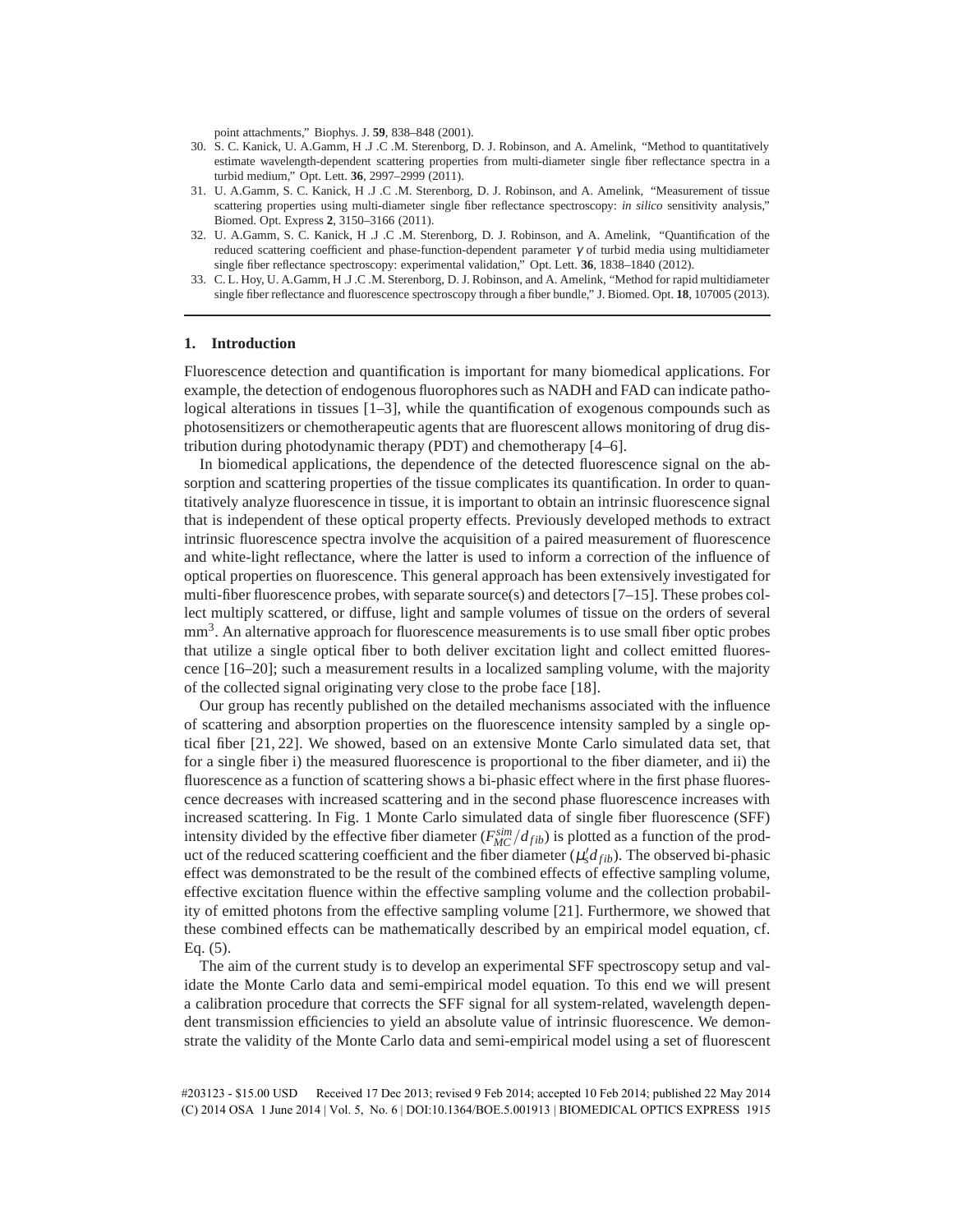

Fig. 1. Monte Carlo simulated data set of SFF intensity per fiber diameter, on (a) linear and (b) log scales.

phantoms with varying concentrations of Intralipid to vary the scattering properties, yielding a wide range of reduced scattering coefficients ( $\mu_s' = 0$ -7  $mm^{-1}$ ). We also introduce a small modification to the model to account for the case of  $\mu'_{s} = 0$   $mm^{-1}$  and show its relation to the experimental, simulated and analytically calculated value of SFF intensity in the absence of scattering. Finally, we demonstrate the accuracy of the method in the presence of absorption by performing measurements on phantoms which are fluorescing, scattering and absorbing.

# **2. Materials and methods**

#### *2.1. Theory*

# 2.1.1. The SFF model

The intrinsic fluorescence  $(F_i(\lambda_m) \text{ [nm}^{-1} \text{ mm}^{-1}])$  is defined as the absolute fluorescence spectrum, independent of the optical properties of the medium, and is given by the product of the absorption coefficient of the fluorophore at the excitation wavelength  $(\mu_a^f(\lambda_x))$  and the fluorescence quantum yield of the fluorophore  $(Q^f(\lambda_m))$ :

$$
F_i(\lambda_m) = \mu_a^f(\lambda_x) Q^f(\lambda_m)
$$
 (1)

The total quantum yield  $Q^f$  is the integral of the wavelength dependent quantum yield  $Q^f(\lambda_m)$ :

$$
Q^f = \int d\lambda_m Q^f(\lambda_m) \tag{2}
$$

For the single fiber geometry, our group has recently investigated the influence of absorption and scattering properties on the collected fluorescence signal. We found, that the fluorescence signal can be corrected for absorption effects by using a modified Lambert-Beer law [22]:

$$
F_{SF} = F_{SF}^0 e^{-\overline{\mu}_a \langle L_{SFF} \rangle} \tag{3}
$$

Here,  $F_{SF}^0$  is the corrected fluorescence signal,  $\overline{\mu}_a$  is the average of the absorption coefficient at the excitation and emission wavelengths and  $\langle L_{SF} \rangle$  is the average effective path length for SFF, which is given by:

$$
\frac{\langle L_{SF} \rangle}{d_{fib}} = 0.71 \left( \overline{\mu}'_s d_{fib} \right)^{-0.36} \frac{1 + 1.81 \sqrt{\overline{\mu}'_s d_{fib}}}{1 + \left( \overline{\mu}_a d_{fib} \right)} \tag{4}
$$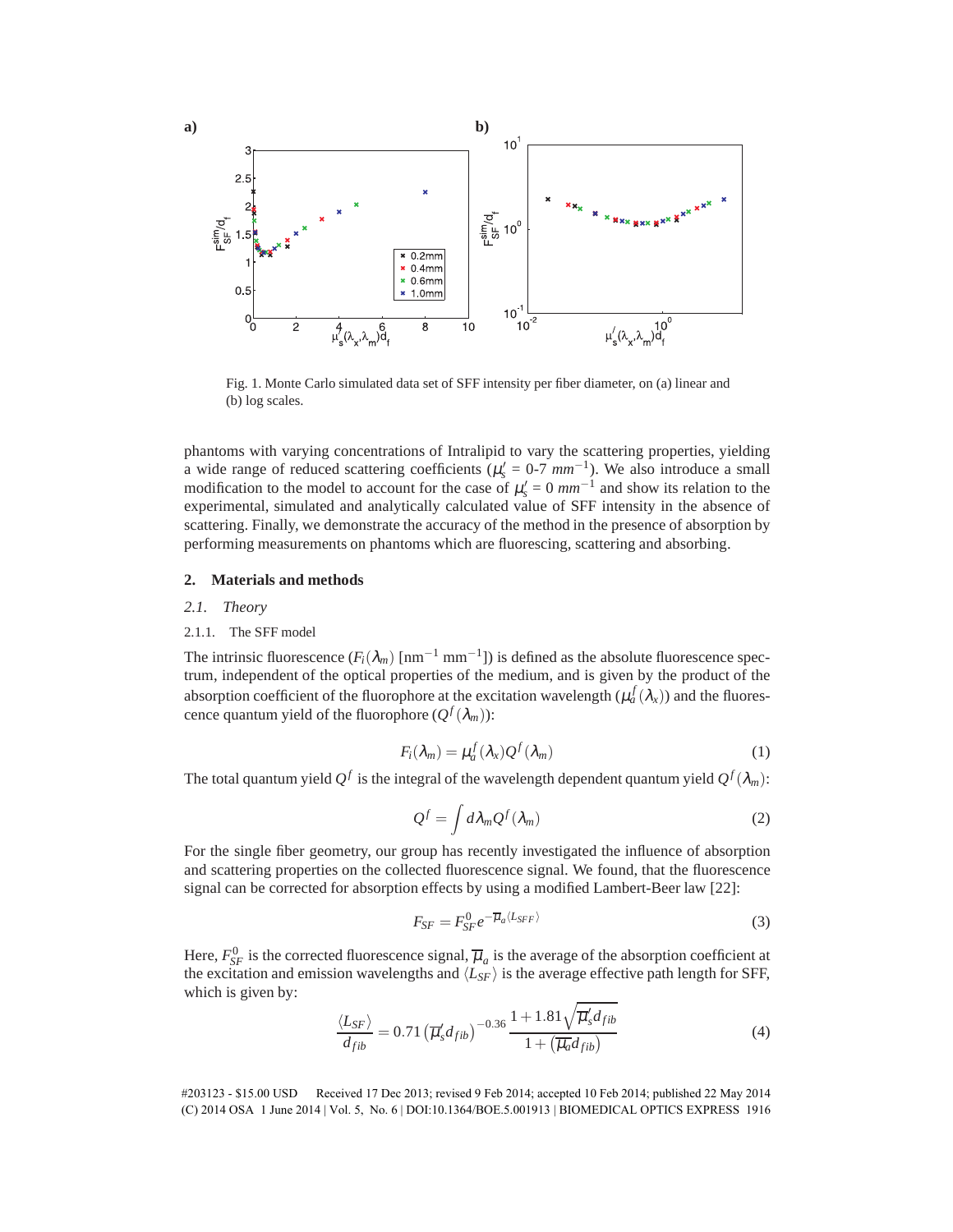The effective path length is a function of the fiber diameter  $d_{fib}$ ,  $\overline{\mu}_a$  and  $\overline{\mu}'_s$ , the average scattering coefficient at the excitation and emission wavelengths.

The effect of scattering on the single fiber fluorescence signal leads to a bi-phasic behavior (Fig. 1), which our group has previously described by a semi-empirical model [21]:

$$
\frac{F_{SF\ ratio}^{MC}(\lambda_m)}{\mu_a^f(\lambda_x)Q^f(\lambda_m)d_{fib}v_n} = 0.0935(\bar{\mu}_s'd_{fib})^{-0.31}e^{\left(\frac{-1}{0.31(\mu_s'(\lambda_x)d_{fib})+1} - \frac{1.61}{0.31(\mu_s'(\lambda_m)d_{fib})+1}\right)}
$$
(5)

Here  $F_{SF \text{ ratio}}^{MC}$  is the ratio of the number of emission photons collected by the fiber and the number of excitation photons launched by the fiber,  $d_{fib}$  is the diameter of the single fiber probe and  $v_n = \frac{1}{1 + \varepsilon \cdot d_{fib}}$  is a parameter that accounts for the influence of the index of refraction mismatch at the fiber/medium and the annular air/medium interfaces ( $\varepsilon = 0.17$   $mm^{-1}$ ). This ratio is a function of the reduced scattering coefficient  $\mu'_{s}$  at the excitation wavelength  $(\lambda_{x})$ , emission wavelength  $(\lambda_m)$  and of the average reduced scattering coefficient at both wavelengths,  $\bar{\mu}_s'.$ 

# 2.1.2. The case of  $\mu_s' = 0$ ,  $\mu_a = 0$

In the case of  $\mu_s' = 0$   $mm^{-1}$  and  $\mu_a = 0$   $mm^{-1}$ , fluorescence is unaltered by scattering and absorption and the total fluorescence intensity collected by the fiber  $(F_{SF}^0 \mid \# \text{ photons}])$  depends on the fiber collection efficiency  $\eta$ ,  $Q^f$ ,  $\mu_a^f(\lambda_x)$  and the excitation power ( $P_{laser}$  [# photons]), and is given by:

$$
F_{SF}^0 = \int_0^\infty dz \eta Q^f \mu_a^f P_{laser} e^{-z\mu_a^f} = Q^f \mu_a^f P_{laser} \int_0^\infty dz \eta e^{-z\mu_a^f}
$$
(6)

Here the fluorescence is implicitly integrated over all emission wavelengths and  $\mu_a^f$  is at the laser excitation wavelength. The collection efficiency  $\eta$  for a fiber with diameter  $d_f$  and numerical aperture *NA*, for a fluorescent planar source with area *A<sup>s</sup>* in a medium with refractive index  $n_0$  is given by [23, 24]:

$$
\eta = \frac{NA^2}{2n_0^2} \frac{\pi d_{fib}^2}{4A_s} \tag{7}
$$

The area of the fluorescent source  $A_s$  is a function of distance from the fibertip z if the fiber itself is used to excite the fluorescence (see Fig. 2), i.e.  $A_s = (\pi/4)d_{fib}^2(1 + z/b)^2$ , where *b* is the apparent point of origin of excitation light within the fiber:

$$
b \approx \frac{d_{fib}n_0}{2NA} \tag{8}
$$

Similar to the definition of  $F_{SF \text{ ratio}}^{MC}$ , we define a fluorescence ratio  $F_{SF \text{ ratio}}^0$  [-] as the ratio of the number of fluorescent photons collected and the number of excitation photons launched for the zero-scattering case:

$$
F_{SF\,ratio}^{0} = \frac{F_{SF}^{0}}{P_{laser}} = Q^{f} \mu_{a}^{f} \int_{0}^{\infty} dz \eta e^{-z\mu_{a}^{f}}
$$
(9)

Substitution of Eqs. (7) and (8) in Eq. (9), assuming the attenuation of the excitation light due to absorption by the fluorophores to be negligible (i.e. assuming  $\mu^f_a$  is very small), and rearranging leads to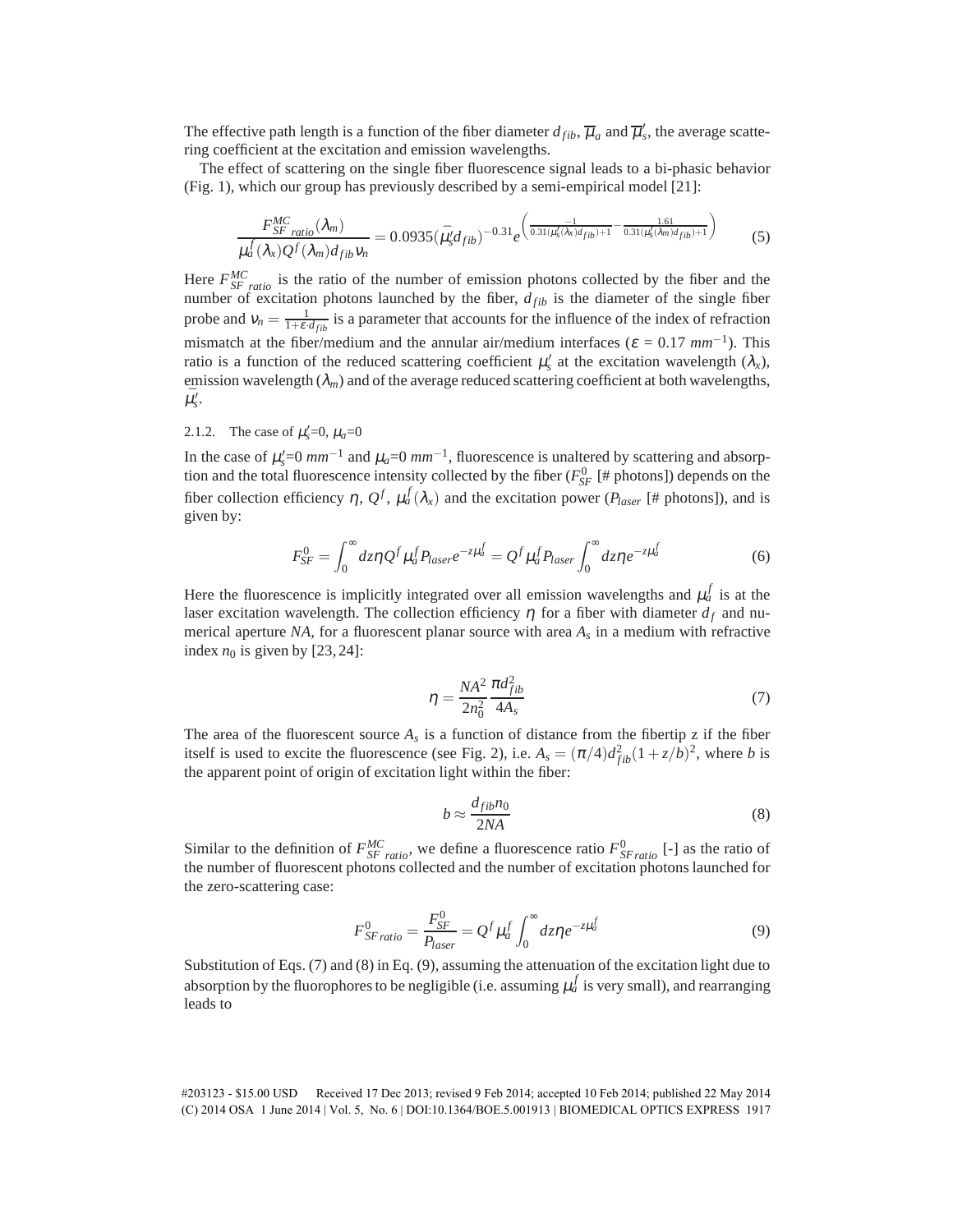

Fig. 2. Excitation and collection of fluorescence in a non-scattering medium using a single fiber.

$$
\frac{F_{SF\,ratio}^{0}}{Q^f \mu_a^f} \approx \int_0^\infty dz \frac{NA^2}{2n_0^2} \left(\frac{1}{1 + \frac{2NA}{d_{fib}n_0}z}\right)^2 = \frac{NA}{4n_0} d_{fib} \tag{10}
$$

Thus the ratio  $F_{SF\,ratio}^0/(Q^f\mu_a^f)$  is proportional to the fiber *NA* and the fiber diameter  $d_{fib}$  and equal to 0.041 for a fiber of  $NA = 0.22$  and a medium of  $n_0 = 1.33$ . Based on this result the SFF-model Eq. (5) can be adapted to yield a value of 0.041 at  $\mu_s' = 0$   $mm^{-1}$ :

$$
\frac{F_{SF\ ratio}^{MC}(\lambda_m)}{\mu_a^f(\lambda_x)Q^f(\lambda_m)d_{fib}v_n} = 0.0935(\bar{\mu}_s'd_{fib}+0.00315)^{-0.31}e^{\left(\frac{-1}{0.31(\mu_s'(\lambda_x)d_{fib})+1}-\frac{1.61}{0.31(\mu_s'(\lambda_m)d_{fib})+1}\right)}
$$
(11)

Note that in the transition from Eq.  $(10)$  to  $(11)$  we have reintroduced the  $v_n$  term to match the Monte Carlo results of our previous paper [21].

# 2.1.3. SFF calibration

The SFF-model was developed based on Monte Carlo simulations where the single fiber fluorescence signal was defined as the ratio of collected fluorescence photons (TMCP) and excitation photons launched (TXPL).

$$
F_{SF\ ratio}^{MC} = \frac{TMCP}{TXPL} \tag{12}
$$

Experimentally, we define the SFF ratio as

$$
F_{SF\ ratio}^{exp}(\lambda_m) = \frac{F_{SF}^{exp}(\lambda_m)}{P_{laser}} \frac{\lambda_m}{\lambda_x}
$$
 (13)

Here  $F_{SF}^{exp}(\lambda_m)$  [mW nm<sup>-1</sup>] is the fluorescence collected by the single fiber and  $P_{laser}$  [mW] is the laser power at the distal end of the single fiber; the ratio of excitation and emission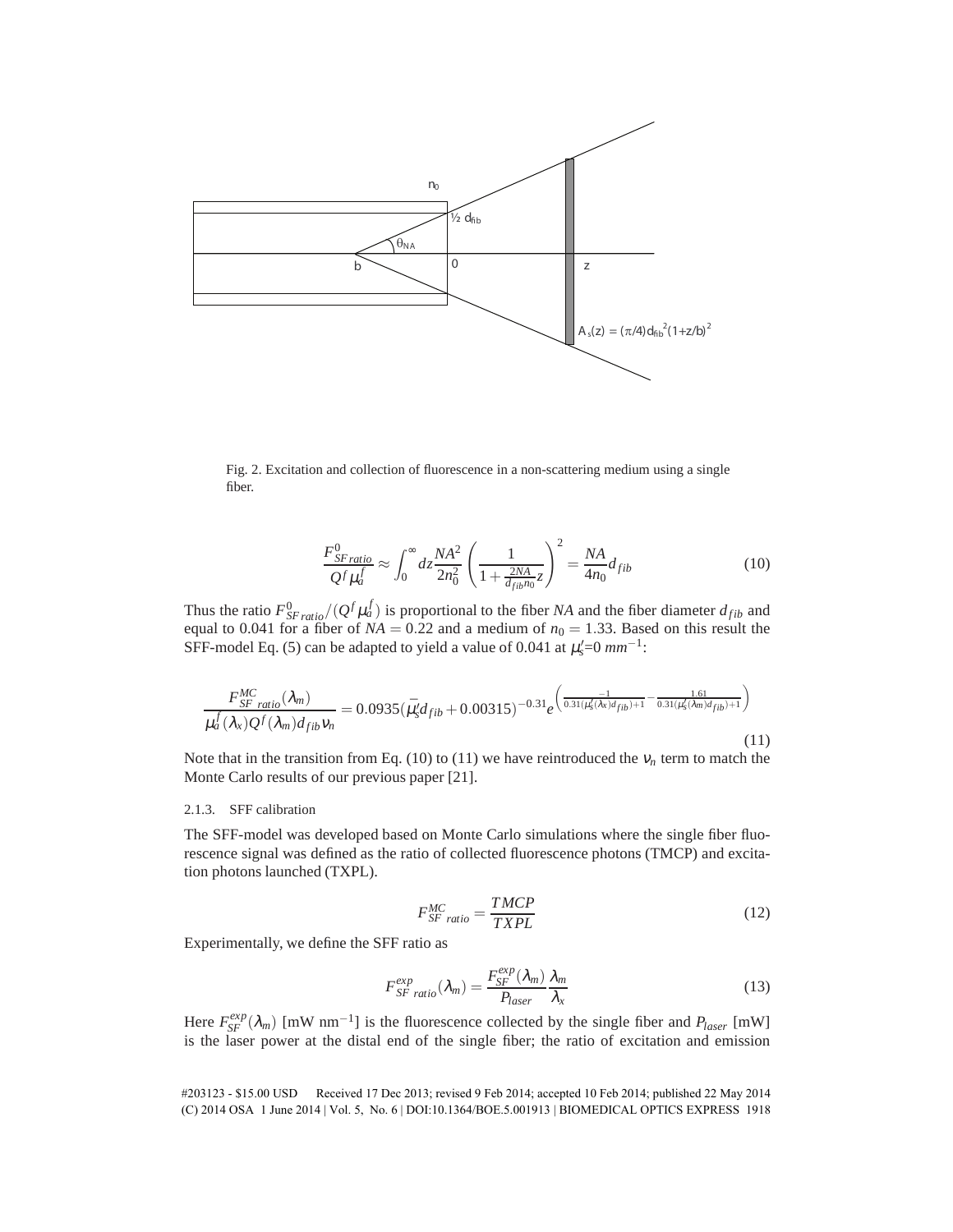wavelengths corrects for the enery difference of photons at these different wavelengths. In an experimental setup, the total amount of **measured** fluorescent photons  $F_{SF}^{meas}(\lambda_m)$  [counts s<sup>-1</sup>  $nm^{-1}$ ] is the product of the fluorescence collected by the single fiber,  $F_{SF}^{exp}(\lambda_m)$ , and the wavelength dependent transmission efficiency (including detector sensitivity) of the optical setup,  $T_f(\lambda_m)$  [counts mJ<sup>-1</sup>]:

$$
F_{SF}^{meas}(\lambda_m) = F_{SF}^{exp}(\lambda_m) T_f(\lambda_m)
$$
\n(14)

To retreive  $F_{SF}^{exp}$  from a measurement of  $F_{SF}^{meas}$ , we will determine  $T_f$  in a 2-step system calibration. First, a relative spectral calibration is performed by collecting a spectrum  $(I_{cal}(\lambda))$  of a broadband calibrated light source of which the spectral output is known (in our case HL-2000- CAL, Ocean Optics, Duiven, Netherlands)).

$$
I_{cal}(\lambda) = \alpha P_{cal}^{abs}(\lambda) T_f(\lambda)
$$
\n(15)

Here  $P_{cal}^{abs}(\lambda)$  [mW nm<sup>-1</sup> cm<sup>-2</sup>] is the absolute power spectrum of the calibrated light source as provided by the supplier and  $\alpha$  [cm<sup>2</sup>] is a wavelength-independent coupling factor that accounts for the fact that only a portion of the specified power from the calibrated lamp is coupled into the fiber. For the determination of  $\alpha$ , which calibrates the system to an absolute intensity scale, a second calibration step is required.

In the second calibration step, a light source with a narrow bandwidth (e.g. laser or LED) is used. The wavelength of the light source is only of secondary importance; it should preferably be in a range of high system transmission efficiency to provide a good signal-to-noise ratio. In our case we have used an LED of 780 nm which is coupled into the system as shown in Fig. 3. Light from the LED is guided through the single fiber and exits the probe at its distal end. The wavelength-integrated power out of the fiber is measured with an integrating sphere (*P meas LED* [mW]) and a reflectance spectrum is recorded by submerging the probe tip into a calibration phantom with a known reflectance  $(R_L(\lambda)$  [-]). Here we use a phantom that contains Intralipid as scatterer with a  $\mu_s'(600nm) = 1.8 \text{ mm}^{-1}$  [25]. Its absolute single fiber reflectance  $R_{IL}(\lambda)$  for all used fiber diameters was previously determined through Monte Carlo simulations.

The collected spectrum  $I_{LED}(\lambda)$  [counts s<sup>-1</sup> nm<sup>-1</sup>] is given by:

$$
I_{LED}(\lambda) = P_{LED}^{abs}(\lambda) T_f(\lambda) R_{IL}(\lambda)
$$
\n(16)

Since we do not measure the LED power spectrum but its total power output, Eq. (16) has to be integrated over wavelength:

$$
P_{LED}^{meas} = \int P_{LED}^{abs}(\lambda) d\lambda = \int \frac{I_{LED}(\lambda)}{T_f(\lambda) R_{IL}(\lambda)} d\lambda \tag{17}
$$

Eqs. (13) - (17) can be combined to yield  $F_{SF \; ratio}^{exp}(\lambda_m)$ :

$$
F_{SF\ ratio}^{exp}(\lambda_m) = F_{meas}^{SF}(\lambda_m) \frac{\lambda_m}{\lambda_x} \frac{P_{LED}^{meas}}{P_{laser}} \frac{P_{cal}^{abs}(\lambda)}{I_{cal}(\lambda)} \int \frac{I_{cal}(\lambda)R_{IL}(\lambda)}{I_{LED}(\lambda)P_{cal}^{abs}(\lambda)} d\lambda \tag{18}
$$

# *2.2. Experimental methods*

#### 2.2.1. Single fiber fluorescence setup

A schematic diagram of the single fiber fluorescence setup is shown in Fig. 3. It consists of a spectrometer (QE-4000, Ocean Optics, Duiven, The Netherlands), a 405 nm diode laser (PPMT-45(405-60), Power Technology, Little Rock, USA) for excitation, a 780 nm LED for calibration and a solid core multi-mode fiber which is connected to the other components through a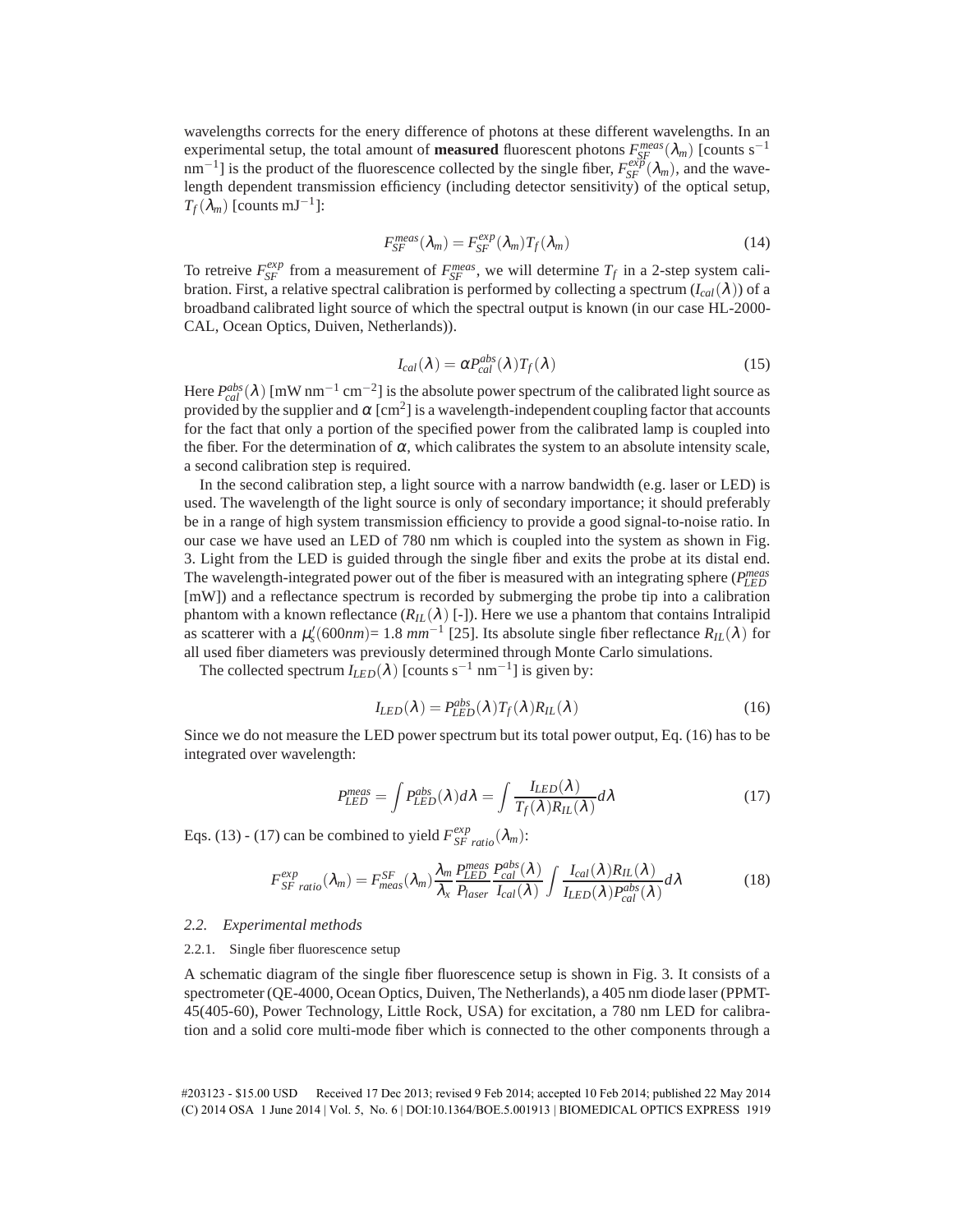

Fig. 3. Schematic diagram of the experimental SFF setup.

trifurcated optical fiber. During measurements, excitation light is emitted from the laser and travels to the distal end of the single fiber from where it enters the medium. Inside the medium fluorescence is generated and a fraction of it reenters the single fiber and is detected by the spectrometer. Reflected excitation light is filtered out by a 430 nm high pass filter in front of the spectrometer.

# 2.2.2. Fluorescent phantom measurements

We prepared scattering phantoms by mixing different concentrations of Intralipid 20% (Fresenius Kabi, s-Hertogenbosch, Netherlands) with PBS (J.T.Baker, Deventer, Netherlands), with resulting reduced scattering coefficients of  $\mu_s'(405nm)$ =[0, 0.005, 0.01, 0.05, 0.11, 0.16, 0.22, 0.33, 0.55, 0.83, 1.1, 2.19, 3.3, 4.38, 5.46, 6.58] *mm*−<sup>1</sup> [25]. To add fluorescence to the phantoms, fluorescein (Sigma Aldrich, Zwijndrecht, The Netherlands) was dissolved in PBS and mixed into the phantoms, yielding a final concentration of 1  $\mu$ *M*. The absorption coefficient  $\mu_a^f$ of fluorescein was measured in a spectrophotometer (UV2101PC, Shimadzu,'s-Hertogenbosch, The Netherlands) and determined to be  $\mu_a^f(405 \text{ nm}) = 5.75 \cdot 10^{-5} \text{ mm}^{-1}$  for a 1  $\mu$ *M* solution.

To show that the SFF signal can be corrected for absorption, we prepared phantoms with 1  $\mu$ *M* fluorescein dissolved in PBS, Intralipid ( $\mu_s'(405nm)$ =0.83  $mm^{-1}$ ) and added isolated red blood cells (RBCs) as absorber. The RBCs were isolated from the plasma by three cycles of centrrifugation (7 min, 2000 rpm, 21 degrees) and subsequent resuspension of the RBC pellet in PBS. Four phantoms were prepared with 0, 0.25, 0.5 and 1 % of RBCs, which led to absorption coefficient of  $\overline{\mu_a}$  = [0, 0.64, 1.3, 2.6]  $mm^{-1}$ . Absorption coefficients were determined from single fiber reflectance (SFR) measurements [27]. One last phantom was prepared with Intralipid  $(\mu_s'(405nm)=0.83$   $mm^{-1})$ , RBCs  $(\overline{\mu_a}=0.68$   $mm^{-1})$  and  $1\mu M$  fluorescein which was incubated in 2 *M* of BSA for half an hour prior to mixing with RBCs and Intralipid to avoid binding of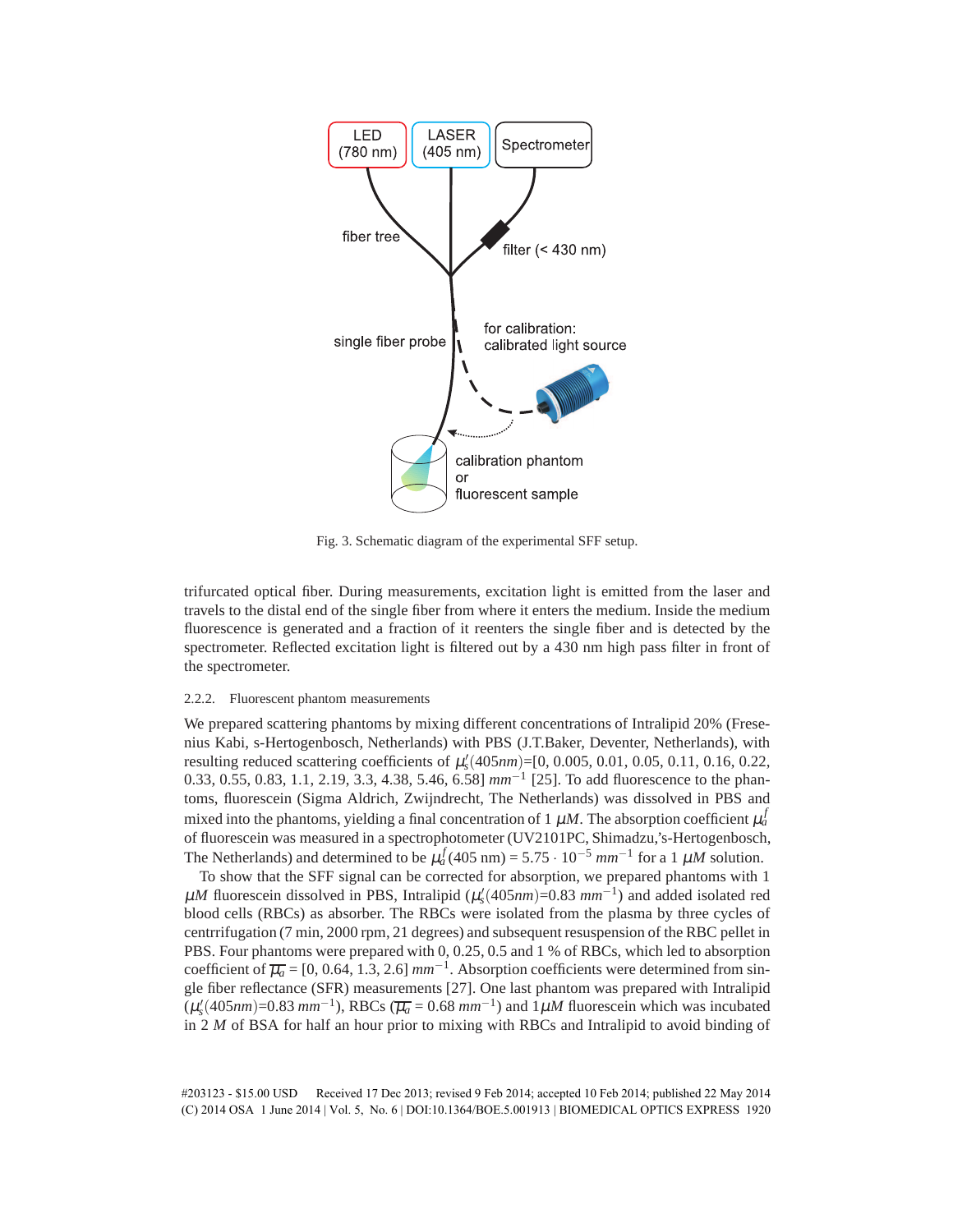

Fig. 4. Integrated  $F_{SF \; ratio}^{exp}$  signals (abbreviated as  $F_{SF}$ ) of 5 different fiber diameters vs. reduced scattering coefficient  $(\mu_s)$  in linear (a) and logarithmic scale (b).

the fluorescein with the RBCs. Combined SFF and SFR measurements were performed with a single fiber probe with the diameter  $d_{fib}=0.6$  mm.

It has been shown that the dianionic state of fluorescein is predominantly present in a solution with a pH of 7.4 [26]. The fluorescence quantum yields of the dianion and the anion are 0.93 and 0.37, respectively, and with a 90% contribution of the dianion, the fluorescence quantum yield of our phantoms was therefore estimated to be  $Q^f = 0.87$ .

SFF measurements were performed superficially with 5 different fiber diameters  $(d_{fib} = [0.2,$ 0.4, 0.6, 0.8, 1] mm) by bringing the bare fiber probe just in contact with the liquid phantom. This was done by continuously monitoring white light emerging from the fiber tip and slowly bringing the phantom surface closer to the fiber using a labjack; a noticeable change in the white light output profile was visible as soon as the tip touched the liquid surface due to the change in medium refractive index. To correct for background signals and fluorescence caused by Intralipid itself, spectra of phantoms with the same Intralipid concentrations but without fluorescein were taken as well and subtracted from the spectra of the scattering and fluorescent phantoms. The system was calibrated as described above (Eq. (18)) and the resulting  $F_{SF \text{ratio}}^{exp}(\lambda_m)$  spectra were integrated over the emission wavelength. For comparison of the data with the semi-empirical model (Eq. (11)), the integrated  $F_{SF \, ratio}^{exp}$  signal was divided by  $\mu_a^f Q^f d_{fib} v.$ 

#### **3. Results**

# *3.1. SFF measurements on scattering phantoms*

Fig. 4 shows the integrated  $F_{SF \text{ ratio}}^{exp}$  of five different fiber diameters versus  $\mu_s'$  on linear and log scales. As mentioned previously, the bi-phasic behavior of the curves is caused by the combined effect of a decrease in sampling volume and an increase in excitation fluence and collection probability with increasing scattering. When the fluorescence is divided by its corresponding fiber diameter, as shown in Fig. 5, all five curves nearly collapse onto each other and when plotted as a function of dimensionless reduced scattering  $(\mu_s' d_{fib})$  the curve follows the Monte Carlo simulated data (black dots in Fig. 5) as well as the SFF model (blue line) quite well, proving the validity of the model and the experimental calibration procedure.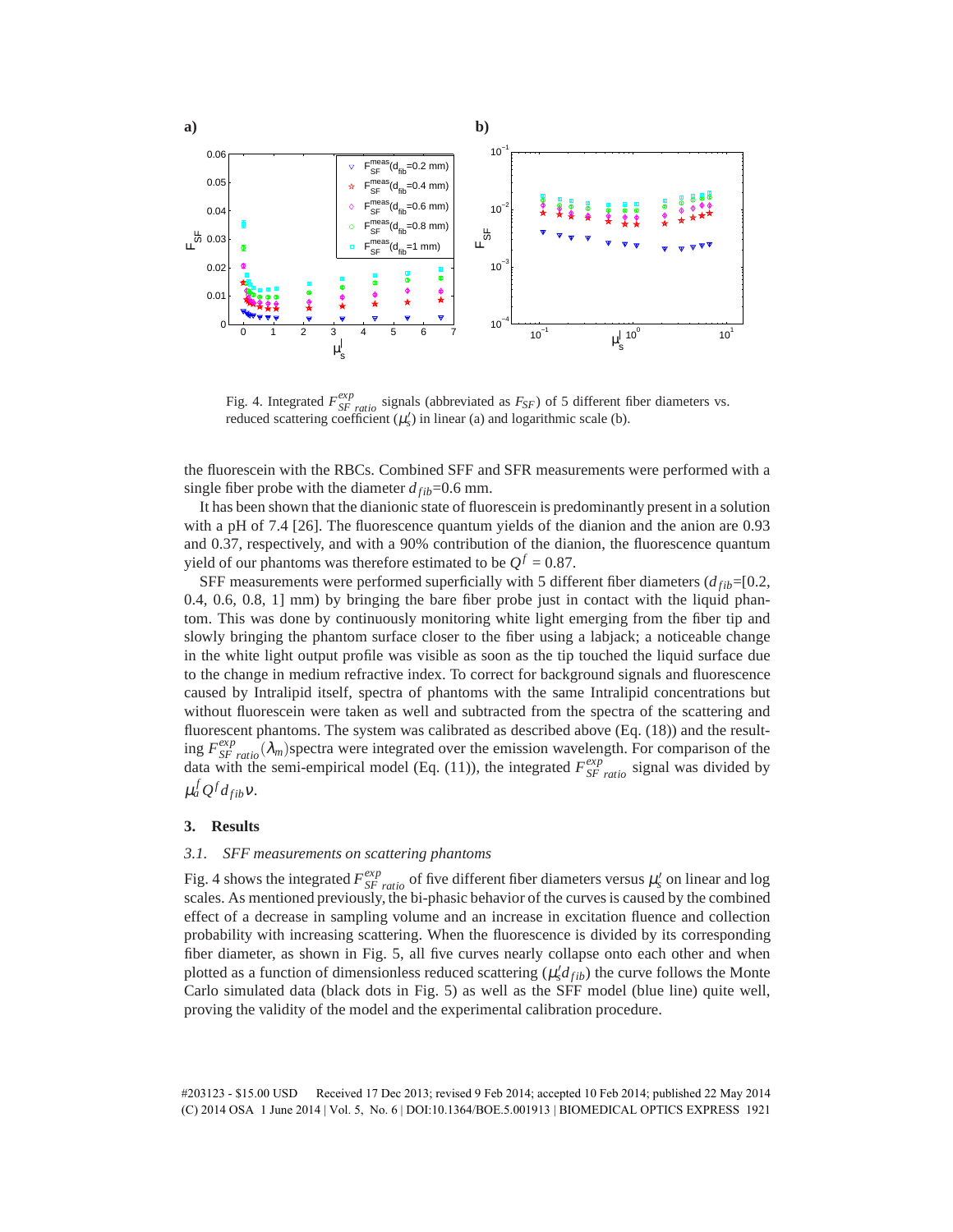

Fig. 5. SFF signal per fiber diameter vs. dimensionless reduced scattering  $(\mu_s' d_{fib})$  in linear (a) and logarithmic scale (b). Black dots denote Monte Carlo simulated data for all fiber diameters and blue line is the adapted SFF model (Eq. (11)).



Fig. 6. SFF signal per fiber diameter vs. dimensionless reduced scattering  $(\mu_s' d_{fib})$  for low scattering ( $\mu_s'$  =0 - 0.22  $mm^{-1}$ ) and for two fiber diameters ( $d_{fib}$ =0.6, 0.8 mm). Black dots denote Monte Carlo simulated data for  $d_{fib}=0.6$  mm and the blue line is the adapted SFF model (Eq. (11)). Linear (a) and logarithmic scales (b).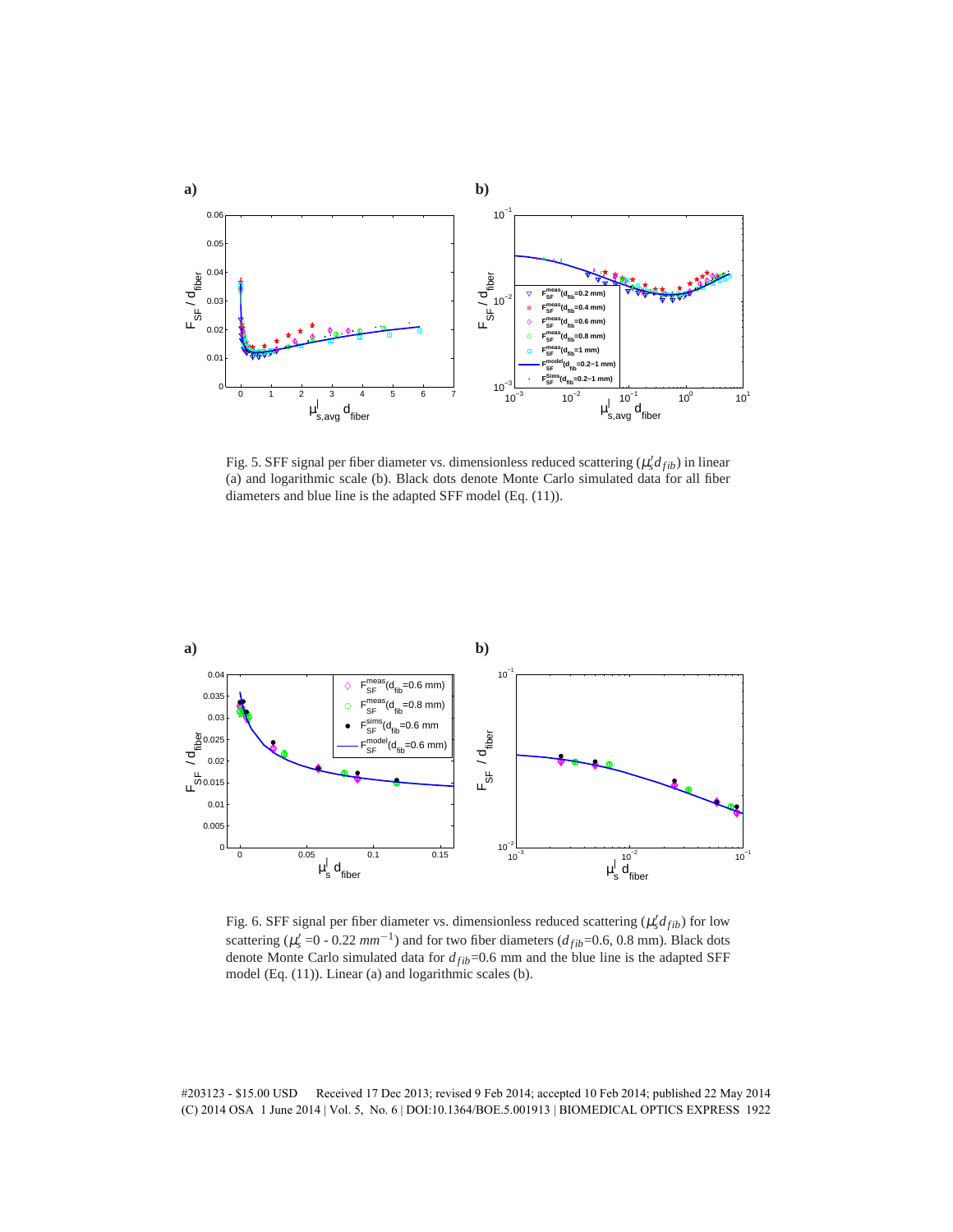

Fig. 7. Measured intrinsic Fluorescence in presence of scattering (Intralipid:  $\mu_s' = 0.82$ *mm*<sup>−1</sup>) and absorption (RBCs: c=[0, 0.25, 0.5, 1]%,  $\overline{\mu_a}$  = [0, 0.64, 1.3, 2.6]  $mm^{-1}$ ) a) Fluorescence signal *F<sup>i</sup>* of non-absorbing phantom (green line), uncorrected Fluorescence signal  $F_i$  (red lines) and corrected Fluorescence signal  $F_i$  (blue lines) of absorbing phantoms. b) Normalized fluorescence spectra show how the shape of the uncorrected (red line) fluorescence spectrum is distorted by the presence of blood in comparison to the spectrum of the non-absorbing (green line) phantom and the corrected spectrum (blue line).



Fig. 8. In order to avoid binding of fluorescein with the RBCs, fluorescein  $(1\mu)$  was incubated with 2*M* BSA for 30 min before mixing with RBCs ( $\overline{\mu_a}$  = 0.68 mm<sup>-1</sup>) and Intralipid ( $\mu_s' = 0.82$   $mm^{-1}$ ). Differences between spectra of the non-absorbing phantom (green line) and the corrected absorbing phantom (blue line) are 7%.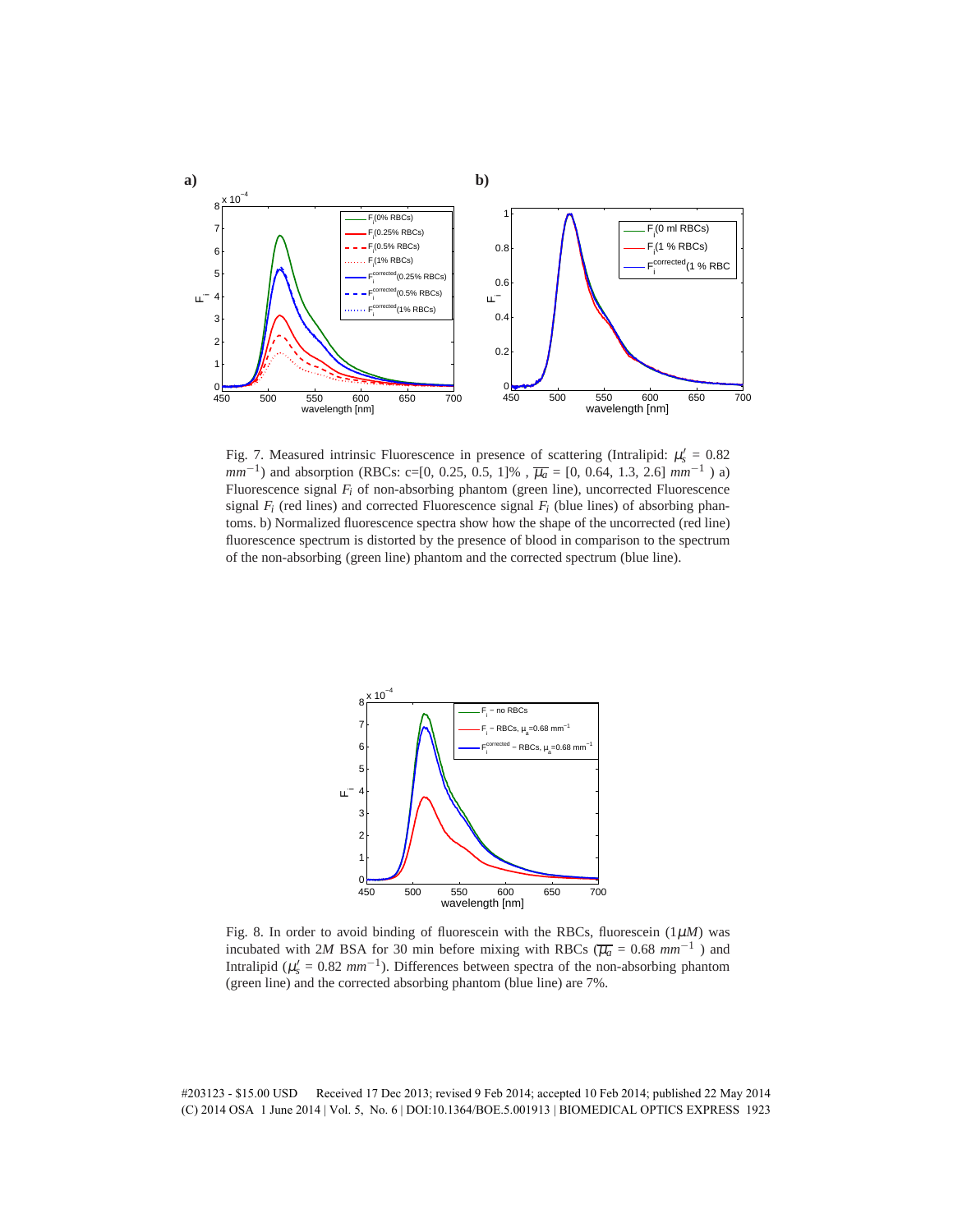# *3.2. SFF measurements in the very low scattering regime*

The SFF model was adapted to be valid in the case of  $\mu_s' = 0$   $mm^{-1}$  based on an analytical derivation. A very good correlation between the model, simulations and experimental SFF measurements of low scattering phantoms is demonstrated in Fig. 6.

In the case of  $\mu_s' = 0$   $mm^{-1}$  the calculated value of the collected fluorescence is not accounting for absorption of excitation light within the medium and assumed collection of photons up to infinity, which leads to a slight overestimation of collected fluorescence compared to our phantoms where  $\mu_a^f(405 \text{ nm}) = 5.75 \cdot 10^{-5} \text{ mm}^{-1}$  and the distance from probe tip to the bottom of the container is roughly 15 mm. Numerical evaluation of Eq. (10) for this  $\mu_a^f$  value yields  $F_{SF \, ratio}^{exp} / \mu_a^f Q^f d_{fib} v \approx 0.037$  for an integration depth up to 15 mm. The experimental value (average of 5 fiber diameters) was  $0.033 \pm 0.005$  which is in agreement with the analytical value for the zero scattering case.

## *3.3. SFF measurements on scattering and absorbing phantoms*

In order to demonstrate the validity of the absorption-correction which we presented in the theory part (Eq.3 and 4), we created phantoms which contained fluorescein, Intralipid as scatterer and isolated red blood cells ( $\overline{\mu_a}$  = 0.6, 1.3, 2.6  $mm^{-1}$ ) as absorbers. Fig. 7 a) displays how the fluorescence spectra of phantoms with different amounts of RBCs (red lines) are attenuated in comparison to the non-absorbing phantom which contains only fluorescein and Intralipid. When the three spectra with different amounts of RBCs are corrected for the effect of absorption, they collapse onto the same curve (blue lines in Fig. 7a). The spectral shapes of the corrected spectra are identical to the shape of the undistorted spectrum (Fig. 7b), but the amplitude of the corrected spectra is 15% smaller than of the undistorted spectrum. Since it is known that fluorescein tends to bind to RBCs [29], we hypothesize that this is the case in our phantom and that through the binding process the fluorescence is being quenched.Therefore we created one additional phantom with Intralipid as scatter and RBCs as absorber, but incubated the fluorescein in a 2M solution of BSA prior to adding the RBCs and Intralipid [28]. In this way, fluorescein would bind to BSA, which does not quench the fluorescence and prevents that fluorescein binds to the RBCs. The result of this experiment is shown in Fig. 8. In this case, the difference between the corrected and undistorted spectrum is reduced to 7%.

# **4. Discussion and conclusion**

We have developed a single fiber based spectroscopic method, that allows a full quantification of the intrinsic fluorescence in a turbid medium. We have shown, using an extensive set of phantoms, that the collected single fiber fluorescence indeed shows a bi-phasic behavior with increasing scattering, and proved the validity of the semi-empirical SFF model which was published previously (Eq. (5)).

Furthermore, we have presented a calibration procedure that corrects for system transmission properties, enabling measurement of the intrinsic fluorescence  $(\mu_a^f Q^f)$  in a turbid medium. Note that calculation of the intrinsic fluorescence from the measured calibrated fluorescence requires knowledge of the reduced scattering coefficient of the medium at excitation and emission wavelengths; in case of phantoms such as used in this study these properties are well known. Moreover, we recently published a series of papers on the development of multi-diameter single fiber reflectance spectroscopy (MDSFR) which allows the determination of the reduced scattering coefficient of a turbid medium by measuring white-light reflectance spectra with multiple fiber diameters [30–32]. MDSFR and SFF can be easily combined in the same setup to perform subsequent white-light reflectance and fluorescence measurements [33], which allows the quantification of the intrinsic fluorescence even in media where the reduced scattering coef-